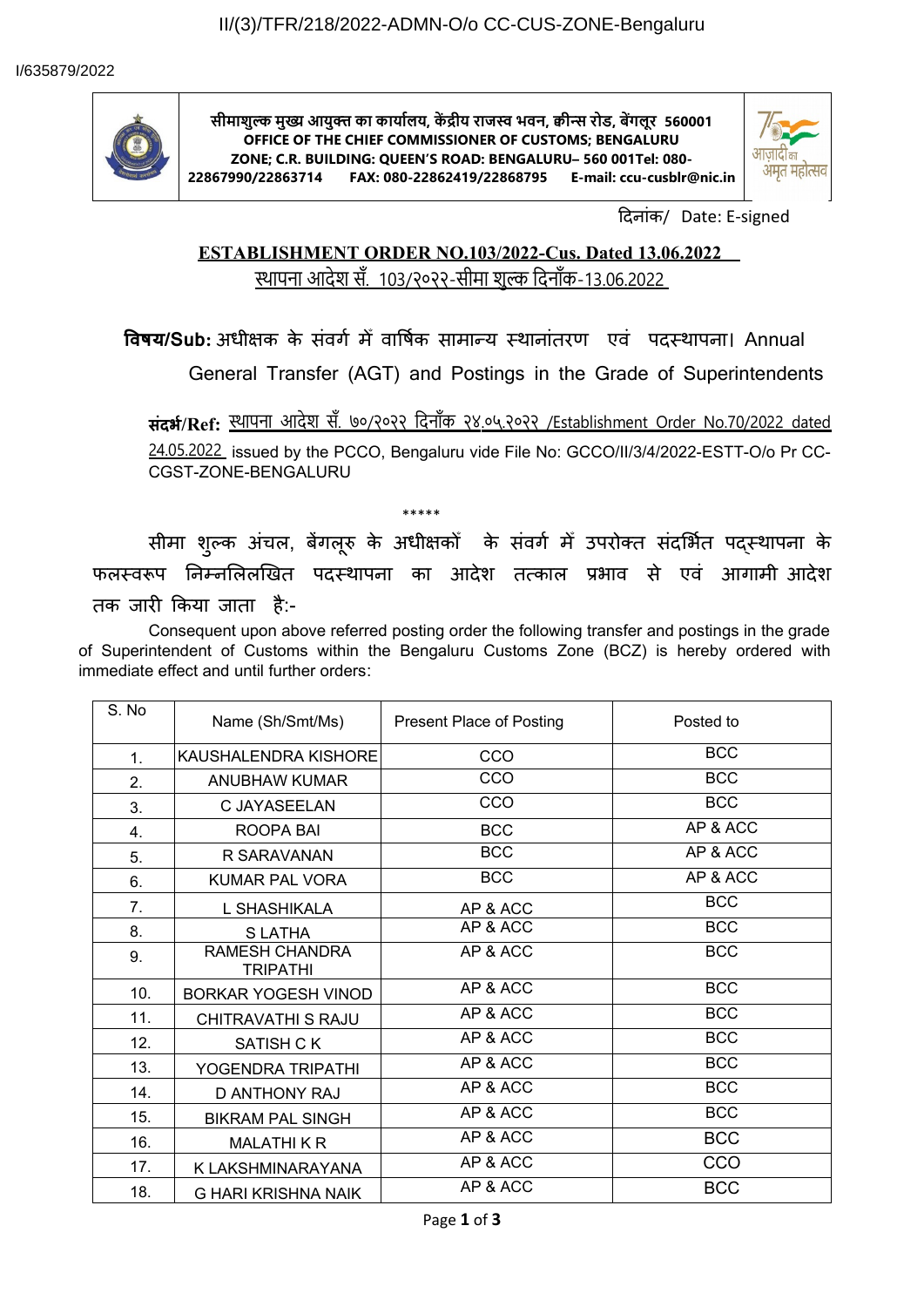#### I/635879/2022

| 19. | RAGHUNANDAN M R                      | AP & ACC                     | <b>BCC</b> |
|-----|--------------------------------------|------------------------------|------------|
| 20. | M VINAY KUMAR                        | AP & ACC                     | CCO        |
| 21. | A RAJA                               | AP & ACC                     | <b>BCC</b> |
| 22. | K PRAKASHAN                          | $\overline{AP\&}$ ACC        | <b>BCC</b> |
| 23. | ARUN KUMAR H K                       | AP & ACC                     | <b>BCC</b> |
| 24. | <b>SRIDHARMURTY M- TAVAG</b>         | AP & ACC                     | <b>BCC</b> |
| 25. | AMANDEEP SINGH                       | UOP TO BCZ                   | AP & ACC   |
| 26. | <b>AMIT KUMAR</b>                    | UOP TO BCZ (From B.North)    | AP & ACC   |
| 27. | <b>AMIT KUMAR</b>                    | UOP TO BCZ (From B.Audit-II) | AP & ACC   |
| 28. | <b>AMIT KUMAR SINGH</b>              | UOP TO BCZ                   | AP & ACC   |
| 29. | ANIL KUMAR KUSHWAHA                  | UOP TO BCZ                   | AP & ACC   |
| 30. | <b>ARVIND KUMAR</b>                  | UOP TO BCZ                   | AP & ACC   |
| 31. | <b>B N N RAJASHEKAR</b>              | UOP TO BCZ                   | AP & ACC   |
| 32. | <b>B S ASHOK BABU</b>                | UOP TO BCZ                   | CCO        |
| 33. | <b>BASAVARAJ K</b>                   |                              | AP & ACC   |
|     | <b>BANDIGANVAR</b><br>C K SUDHEENDRA | UOP TO BCZ                   | CCO        |
| 34. | DAISY JOSEPH                         | UOP TO BCZ                   | AP & ACC   |
| 35. | <b>G SAMSON CHRISTOPHER</b>          | <b>UOP TO BCZ</b>            | <b>BCC</b> |
| 36. | <b>KUMAR GAURAV</b>                  | UOP TO BCZ                   | AP & ACC   |
| 37. |                                      | UOP TO BCZ                   | AP & ACC   |
| 38. | M G SHANKARAIAH                      | UOP TO BCZ                   | AP & ACC   |
| 39. | <b>MANISH KUMAR SINGH</b>            | UOP TO BCZ                   | AP & ACC   |
| 40. | M C MAHALINGAPPA                     | UOP TO BCZ                   | <b>BCC</b> |
| 41. | <b>MOUSUMI SUTRADHAR</b>             | UOP TO BCZ                   | AP & ACC   |
| 42. | N JAYARAM                            | UOP TO BCZ                   | AP & ACC   |
| 43. | <b>NAVIN KUMAR</b>                   | UOP TO BCZ                   | AP & ACC   |
| 44. | NEERAJ KUMAR VERMA                   | UOP TO BCZ                   | AP & ACC   |
| 45. | NITESH PRATAP SINGH                  | UOP TO BCZ                   | AP & ACC   |
| 46. | <b>PLNREDDY</b>                      | UOP TO BCZ                   | AP & ACC   |
| 47. | PANKAJ SHAW<br>PRIYA RANJAN KUMAR    | UOP TO BCZ                   |            |
| 48. | <b>CHOUDHARY</b>                     | UOP TO BCZ                   | <b>BCC</b> |
| 49. | R VETRISELVAN                        | UOP TO BCZ                   | AP & ACC   |
| 50. | RAHUL GAAT                           | UOP TO BCZ                   | <b>BCC</b> |
| 51. | <b>RAMJAS</b>                        | UOP TO BCZ                   | AP & ACC   |
| 52. | RAMJATAN RAY                         | UOP TO BCZ                   | <b>BCC</b> |
| 53. | S D SRIHARI                          | UOP TO BCZ                   | AP & ACC   |
| 54. | SANJAY KUMAR PAREEK                  | UOP TO BCZ                   | AP & ACC   |
| 55. | SANKARAIAH THARALA                   | UOP TO BCZ                   | AP & ACC   |
| 56. | SANTOSH JOSEPH                       | UOP TO BCZ                   | CCO        |
| 57. | <b>SHARAN KUMAR SONI</b>             | UOP TO BCZ                   | AP & ACC   |
| 58. | SHASHI KANT                          | UOP TO BCZ                   | <b>BCC</b> |
| 59. | SHAVETA MITTAL                       | UOP TO BCZ                   | <b>BCC</b> |
| 60. | SHREE KRISHNA SINGH                  | UOP TO BCZ                   | AP & ACC   |
| 61. | SIYARAM MEENA                        | UOP TO BCZ                   | AP & ACC   |